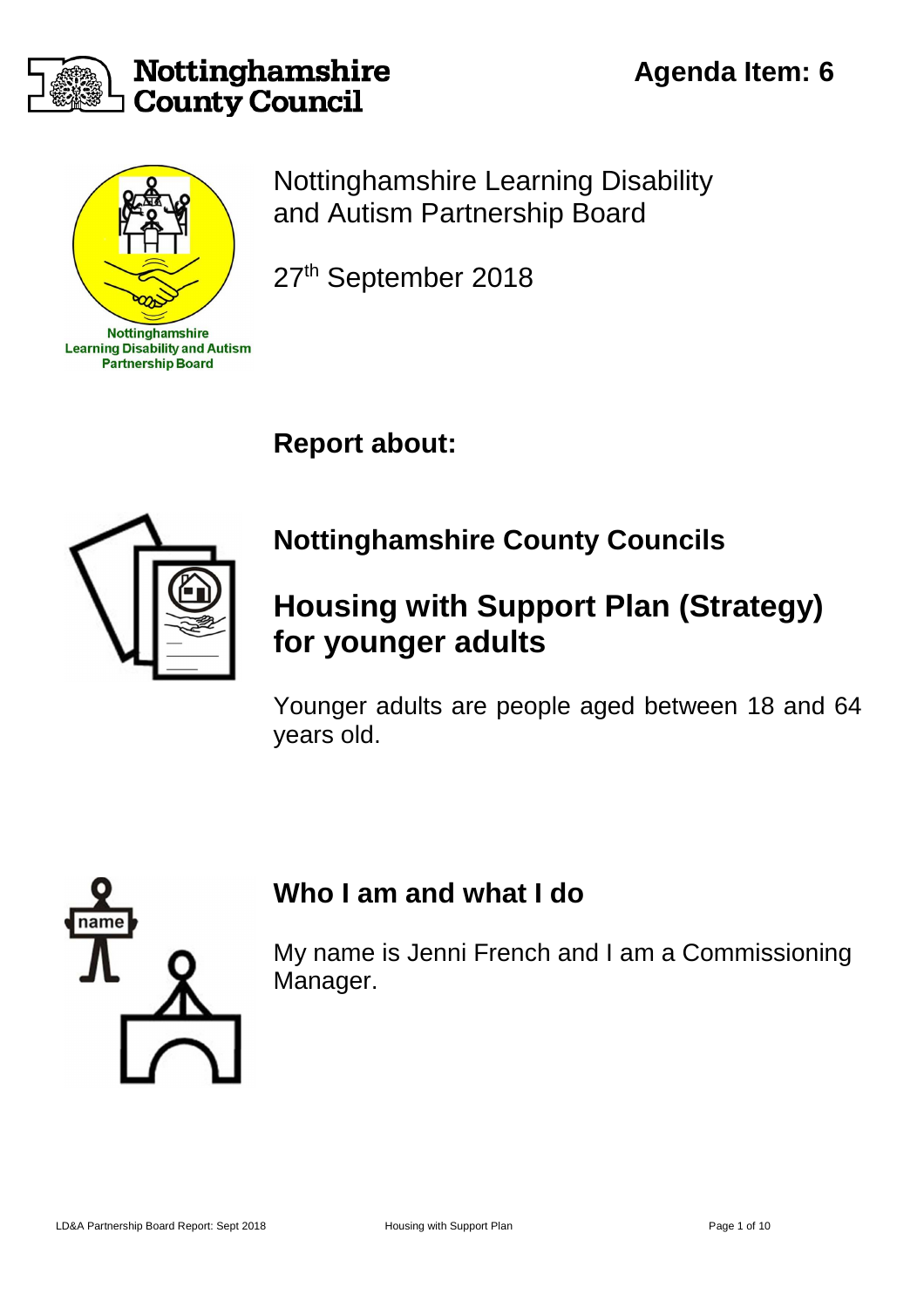

I want to tell you about Nottinghamshire County Council's **Housing with Support Plan (Strategy).**



This is a plan to look at how the Council can carry on supporting people in different kinds of housing.



The Council know that some people will always need a lot of support.



We also know with the right support some people could become more independent.



Last year we told you we wanted to spend more time thinking about the types of places people want to live in and the support they need.

LD&A Partnership Board Report: Sept 2018 Housing with Support Plan Page 2 of 10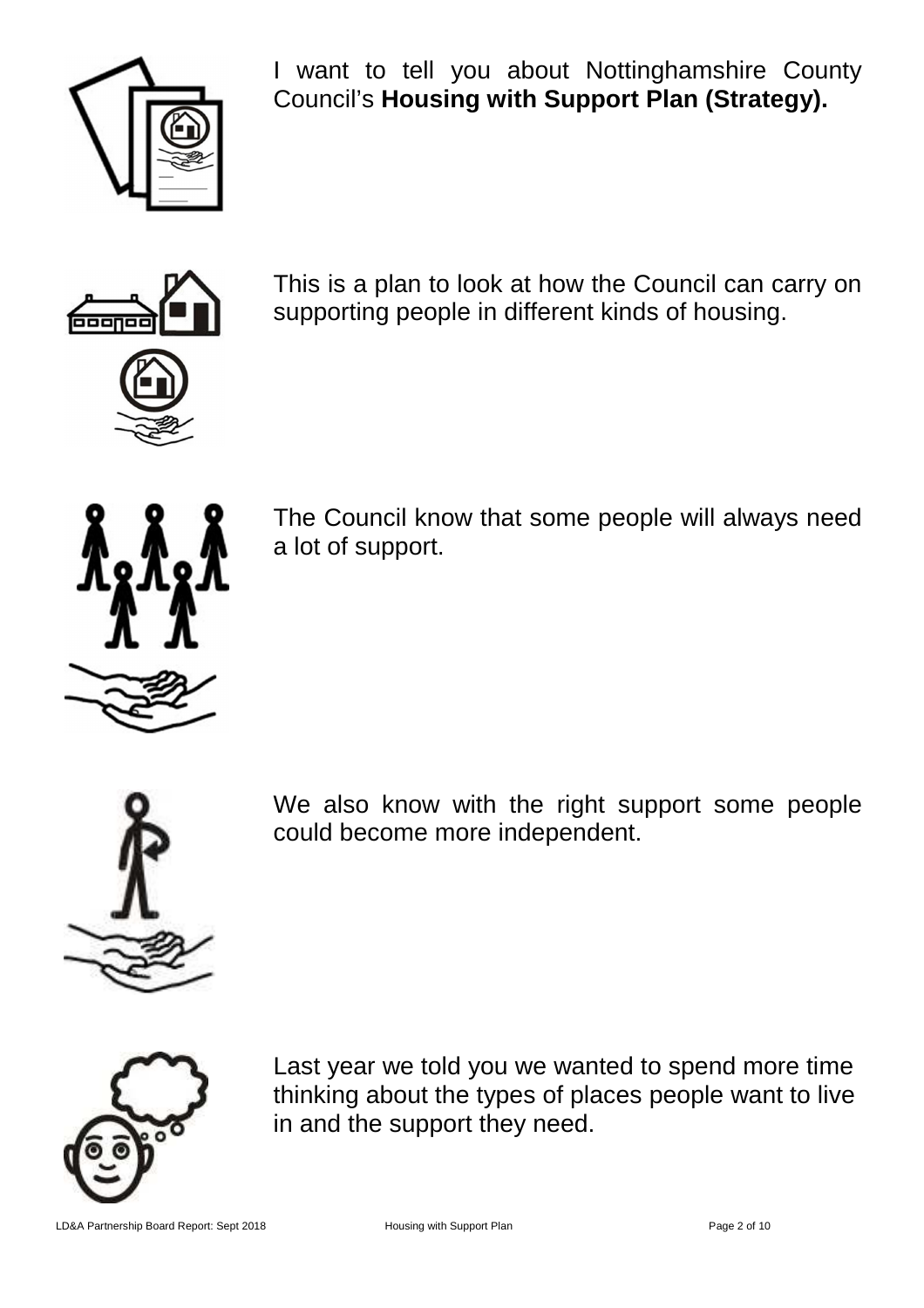

We said that the Council needs to write a plan and the plan needs to look at how we can support people to be more independent.



It is my job to write this plan and I would like you to help me.



## **What is Housing with Support?**

Housing with support is about:



Support and care in an individual's own home.



• Housing being part of the care and support package.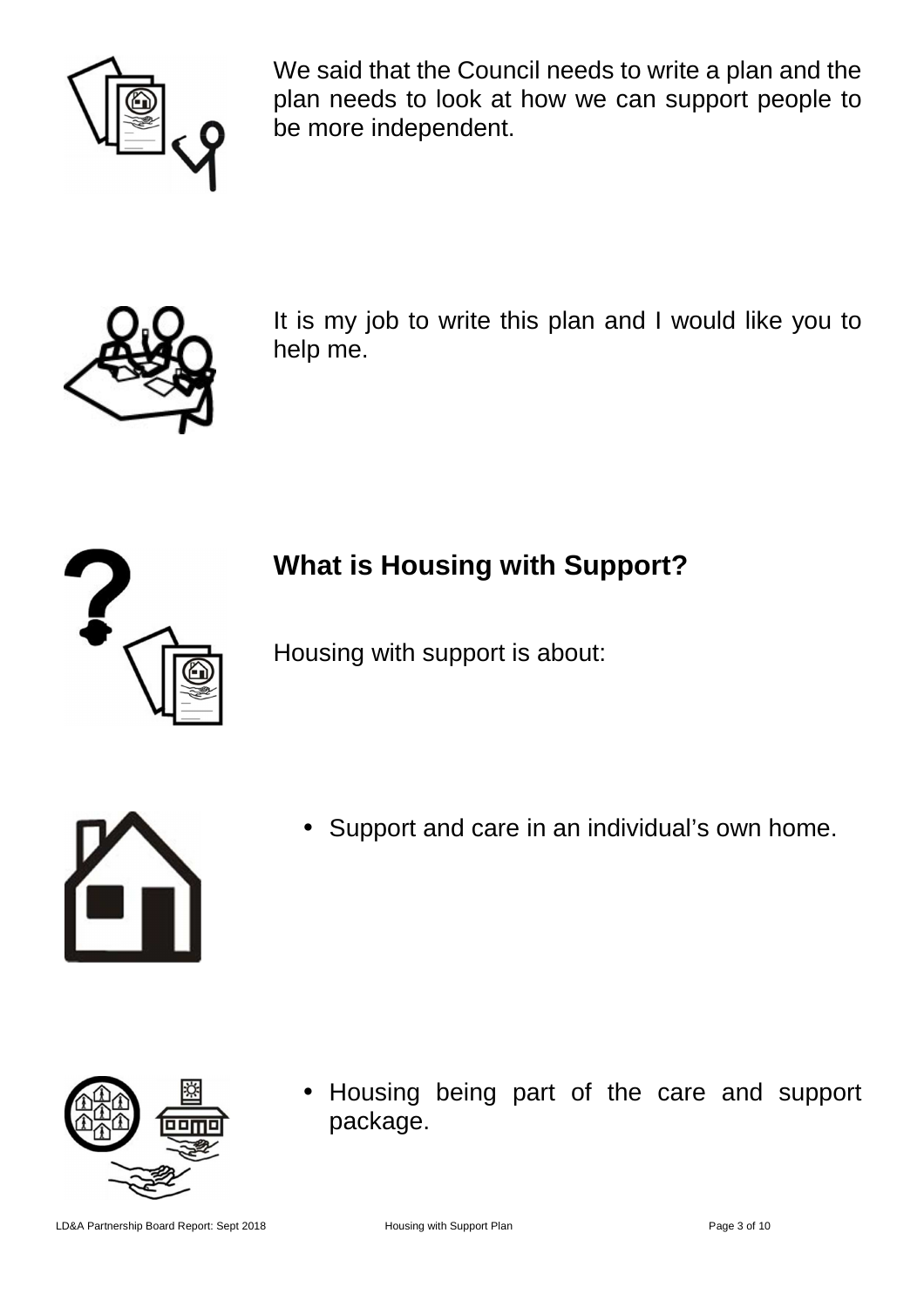

• Housing with care and support where we can offer more or less support, as and when it is needed.



When we say move on we mean moving on in life and becoming more independent.



To move on does not always mean having to move house.



The people we are thinking about are those who;



• Want to move on.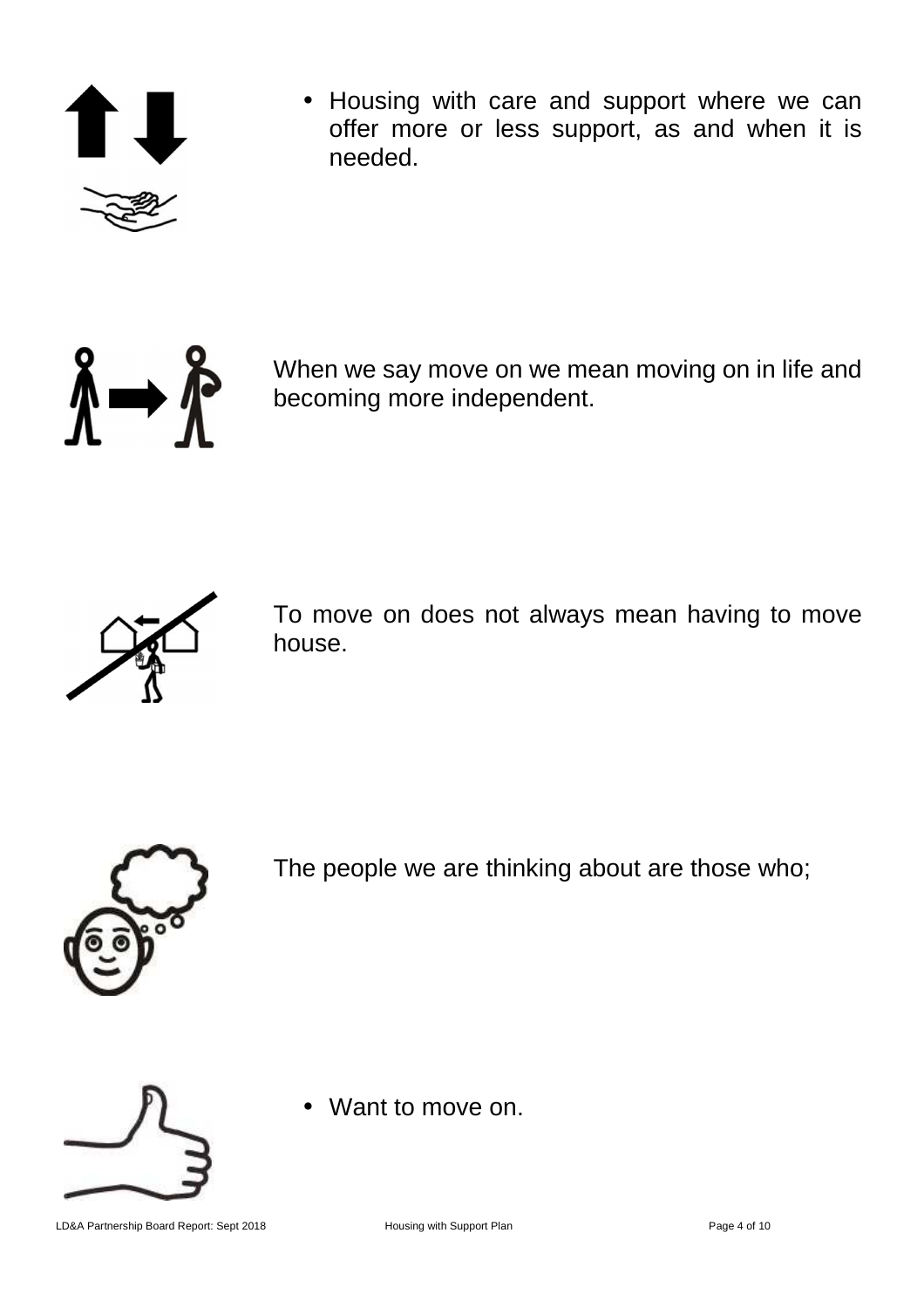

• Are able to move on.



• No longer need the same level of support



• Live in supported accommodation



To help me with writing the Housing Plan there are a number of things I would like to ask you.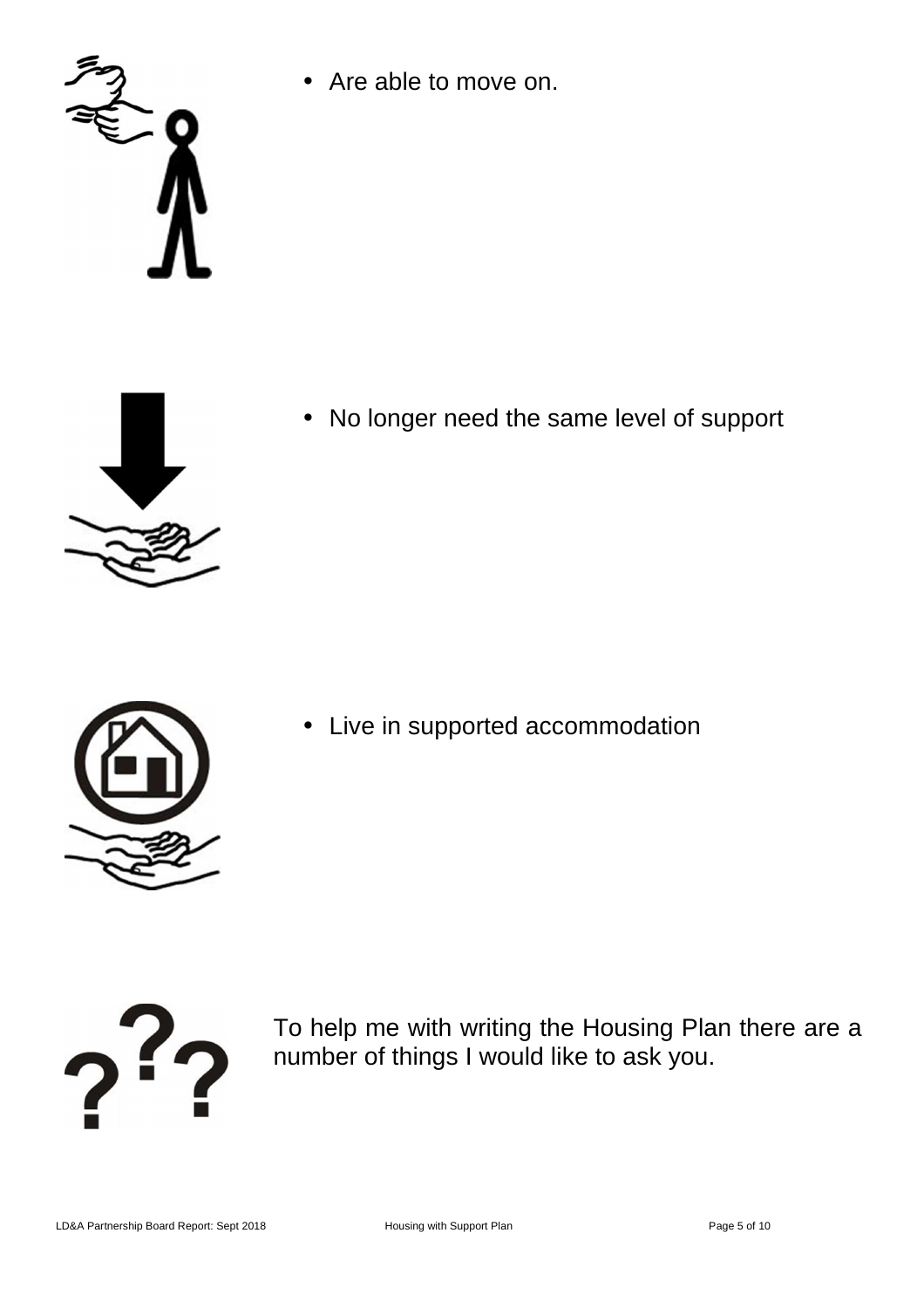

**1.** I would like to find out if you agree with the following statement?



 'People with long-term illnesses and disabilities deserve and want the same as everyone else from their home: they want a safe place that is affordable, where they can have their own privacy, autonomy, and are able to relax with friends and family.'



 I think that having a place that you can call home is really important.



 I am using this statement in my plan to say what I think people expect from their home.



 I want to know if you think the statement says the things you think are important about your home.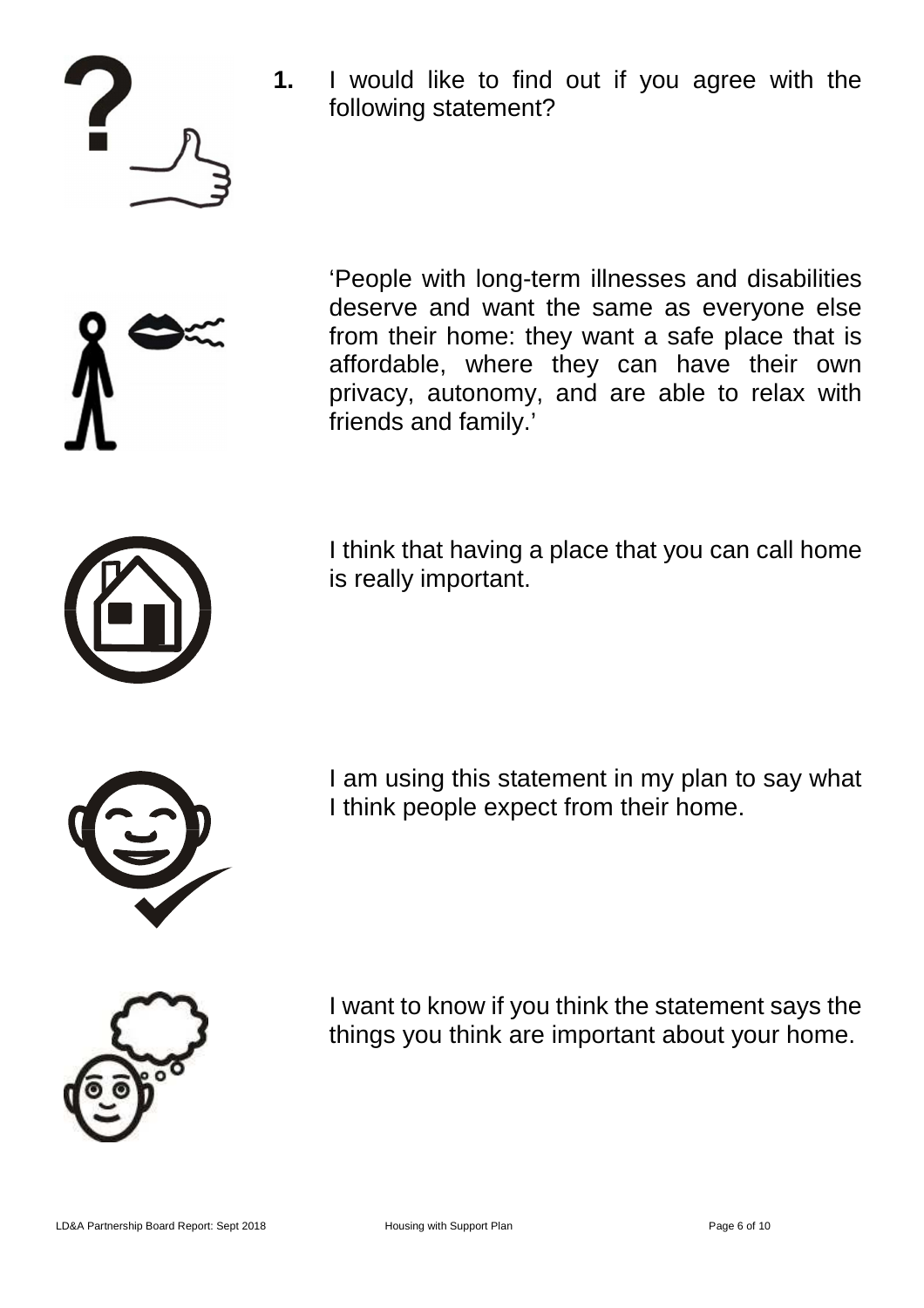

**2.** I would like to know what you think gets in the way of people who want to move on and live more independently.

 This will help me think about what the plan needs to include to support people to get the right housing and care support.



**3.** I would like to know why you think people get stuck and can't move on?



**4.** What advice should we be giving people who want to live more independently?



**5.** What advice would **you** give to someone who wants to live more independently?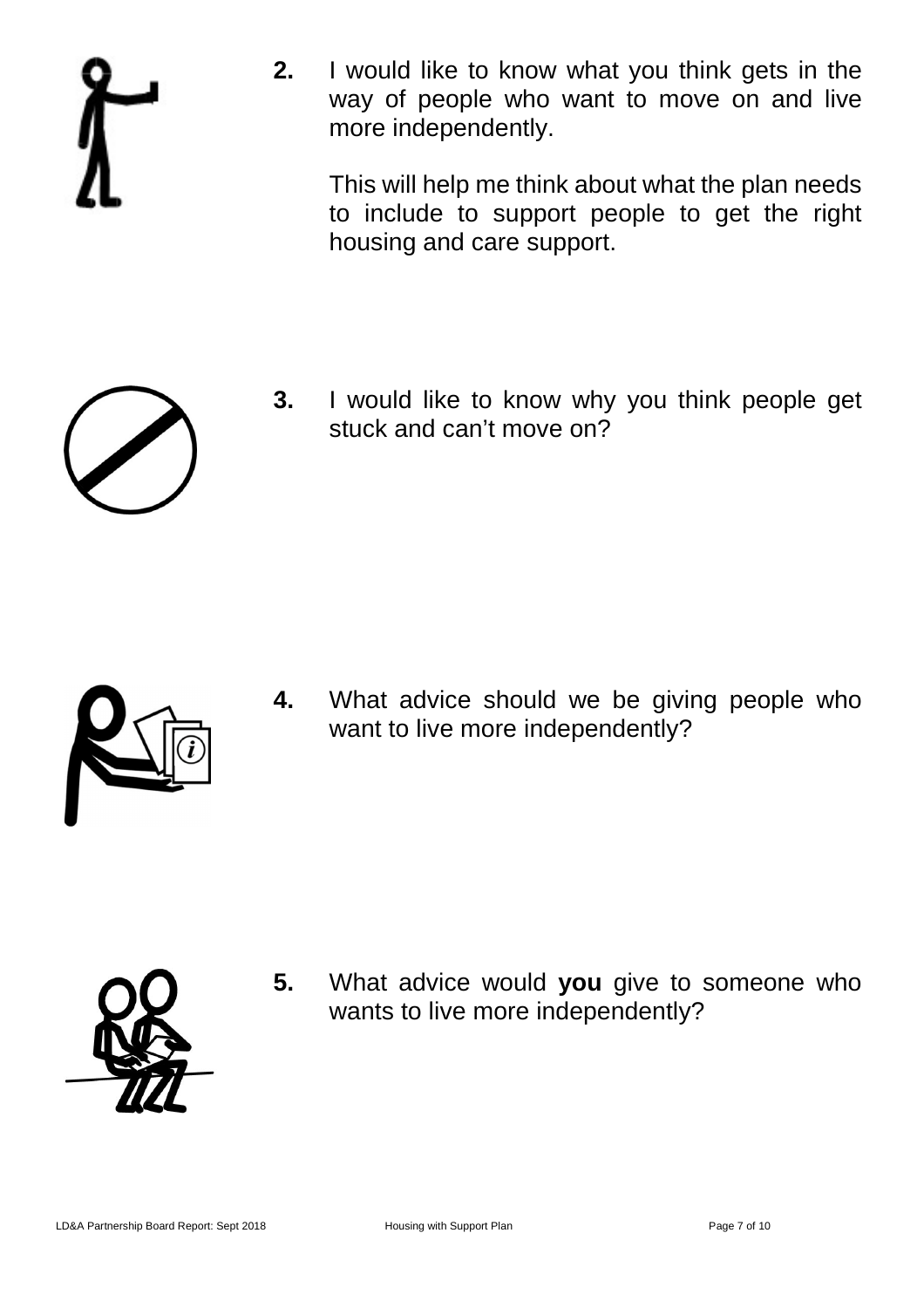

**6.** What help would **you** like to see to support people to find the right home?



**What happens next?**



I will take away all the things you tell me at the meeting and think about how they might be included in the plan.



I will share the draft plan with you so you can have a look and make more comments about it.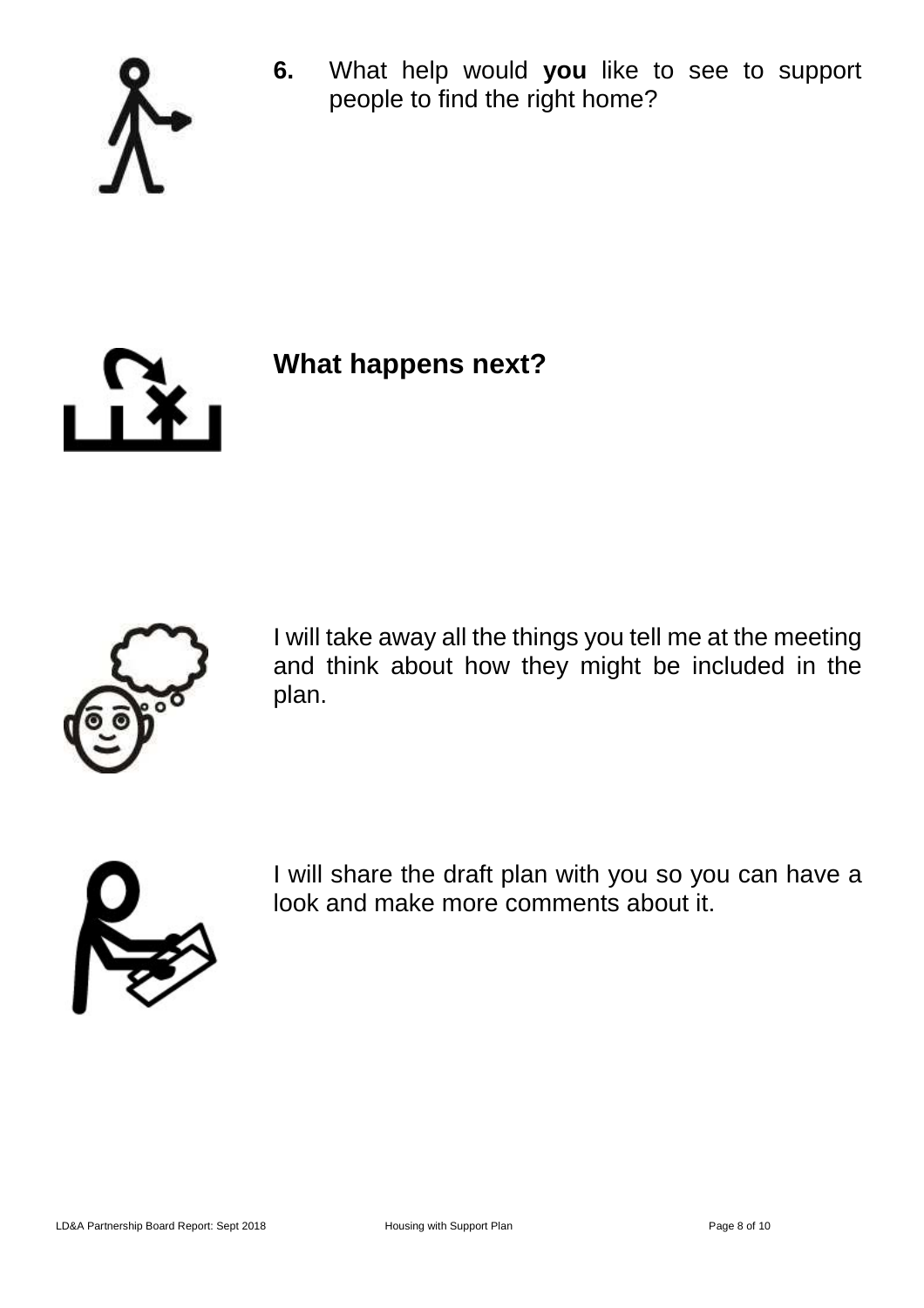

The final Housing Plan should be ready by April next year (2019).

## **What I would like the Board to do**

I would like the Board to;

- Read my report
- Think about the questions
- Join in the discussions at the meeting

**How you can contact me**





**Email: jenni.french@nottscc.gov.uk**